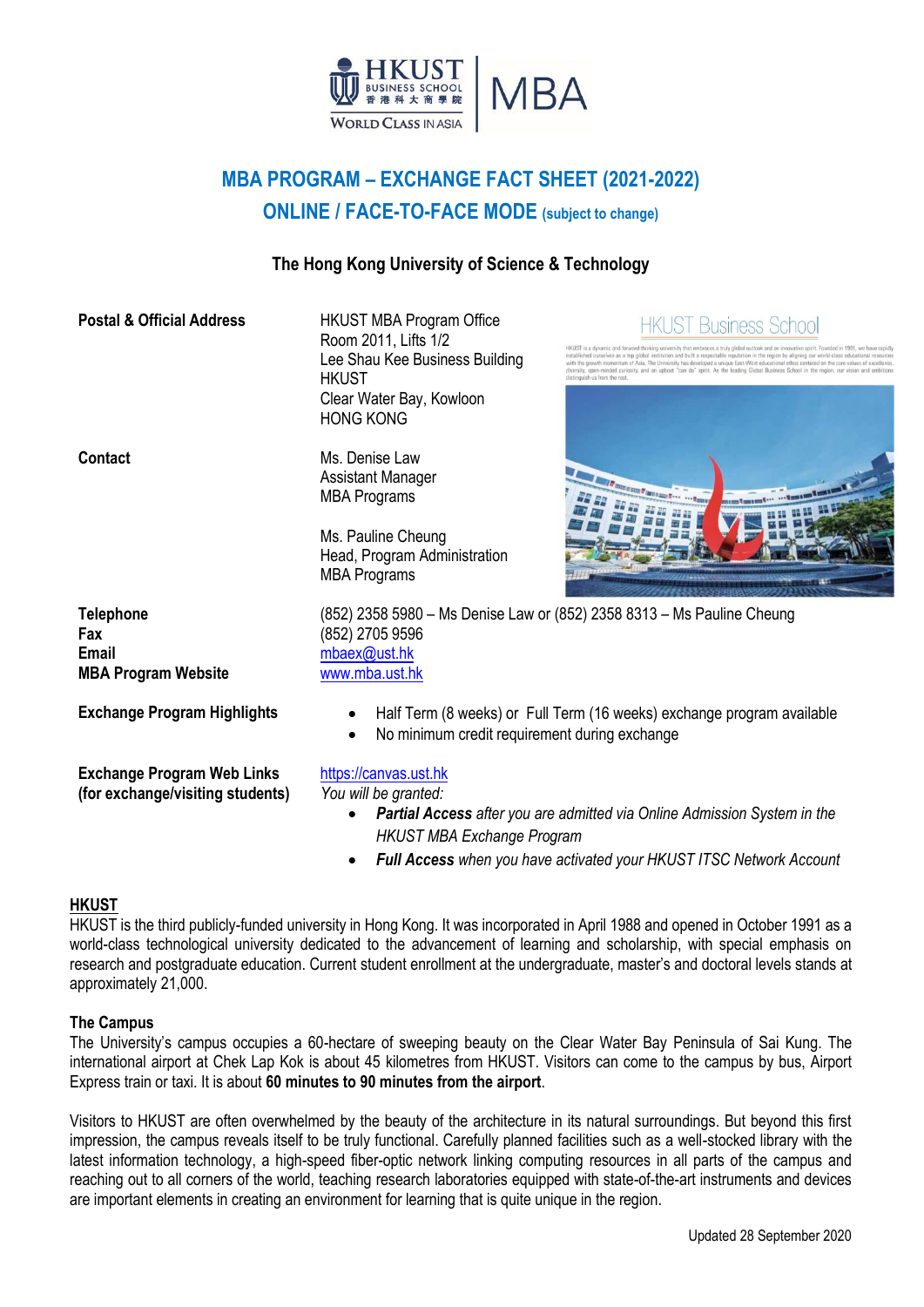

#### **School of Business and Management**

The School of Business and Management (SBM) of HKUST was established to provide **world-class management education in the Asia-Pacific region**. It comprises of five departments: Accounting, Economics, Finance, Information Systems, Business Statistics & Operation Management, Management, and Marketing. All departments offer undergraduate as well as postgraduate programs to the doctorate level.

Strong emphasis is placed on scientific and analytical methods as the fundamental pedagogical approach, supplemented by the use of case studies appropriate to Hong Kong and its neighboring region. The School takes full advantage of the University's state-of-the-art technological capabilities in its instruction and research.

#### **MBA Student Exchange**

#### **Academic Year 2021-2022 (TENTATIVE & SUBJECT TO CHANGE)**

The below TERM DATES AND IMPORTANT DATES of academic year 2021-2022 is tentative only. Finalized dates of academic year 2021-2022 will be further updated around March 2021.

#### **TERM DATES**

| Term                      | <b>Online Course</b><br>Validation &<br>Registration<br>(Required) | Program<br>Registration | <b>Term Begins</b> | <b>Term Ends</b>  | <b>Examination Week</b> |
|---------------------------|--------------------------------------------------------------------|-------------------------|--------------------|-------------------|-------------------------|
| Full Term &               | August 17-20, 2021                                                 | August 20, 2021         | August 25, 2021    | October 19, 2021  | October 12-19, 2021     |
| Fall 1 <sup>st</sup> Half | (tentative)                                                        | (tentative)             | (tentative)        | (tentative)       | (tentative)             |
| Fall 2 <sup>nd</sup> Half | August 17-20, 2021                                                 | October 25, 2021        | October 27, 2021   | December 21, 2021 | December 14-21, 2021    |
|                           | (tentative)                                                        | (tentative)             | (tentative)        | (tentative)       | (tentative)             |
| Full Term &               | January 26-31,                                                     | January 28, 2022        | February 4, 2022   | March 31, 2022    | March 24-31, 2022       |
| Spring 1st                | 2022 (tentative)                                                   | (tentative)             | (tentative)        | (tentative)       | (tentative)             |
| Half                      |                                                                    |                         |                    |                   |                         |
| Spring 2 <sup>nd</sup>    | January 26-31,                                                     | April 5, 2022           | April 8, 2022      | Jun 2, 2022       | May 26 - Jun 2, 2022    |
| Half                      | 2022 (tentative)                                                   | (tentative)             | (tentative)        | (tentative)       | (tentative)             |

## **IMPORTANT DATES (TENANTIVE):**

**PROGRAM REGISTRATION & EXCHANGE ORIENTATIONS**

Fall Term: FULL DAY on August 20 (Full Fall Term & 1st Half of Fall)

Spring Term: FULL DAY on January 28 (Full Spring Term & 1st Half of Spring)

*Students attend 2nd Half of the exchange term will register on other dates upon their arrival on campus*

#### **EXCHANGE NOMINATION DEADLINE FOR EXCHANGE SCHOOL COORDINATOR:**

- **April 16, 2021** for Fall term
- **October 15, 2021** for Spring term

#### **EXCHANGE ONLINE APPLICATION SYSTEM FOR NOMINATED STUDENTS:**

- **April 29, 2021** for Fall term
- **October 28, 2021** for Spring term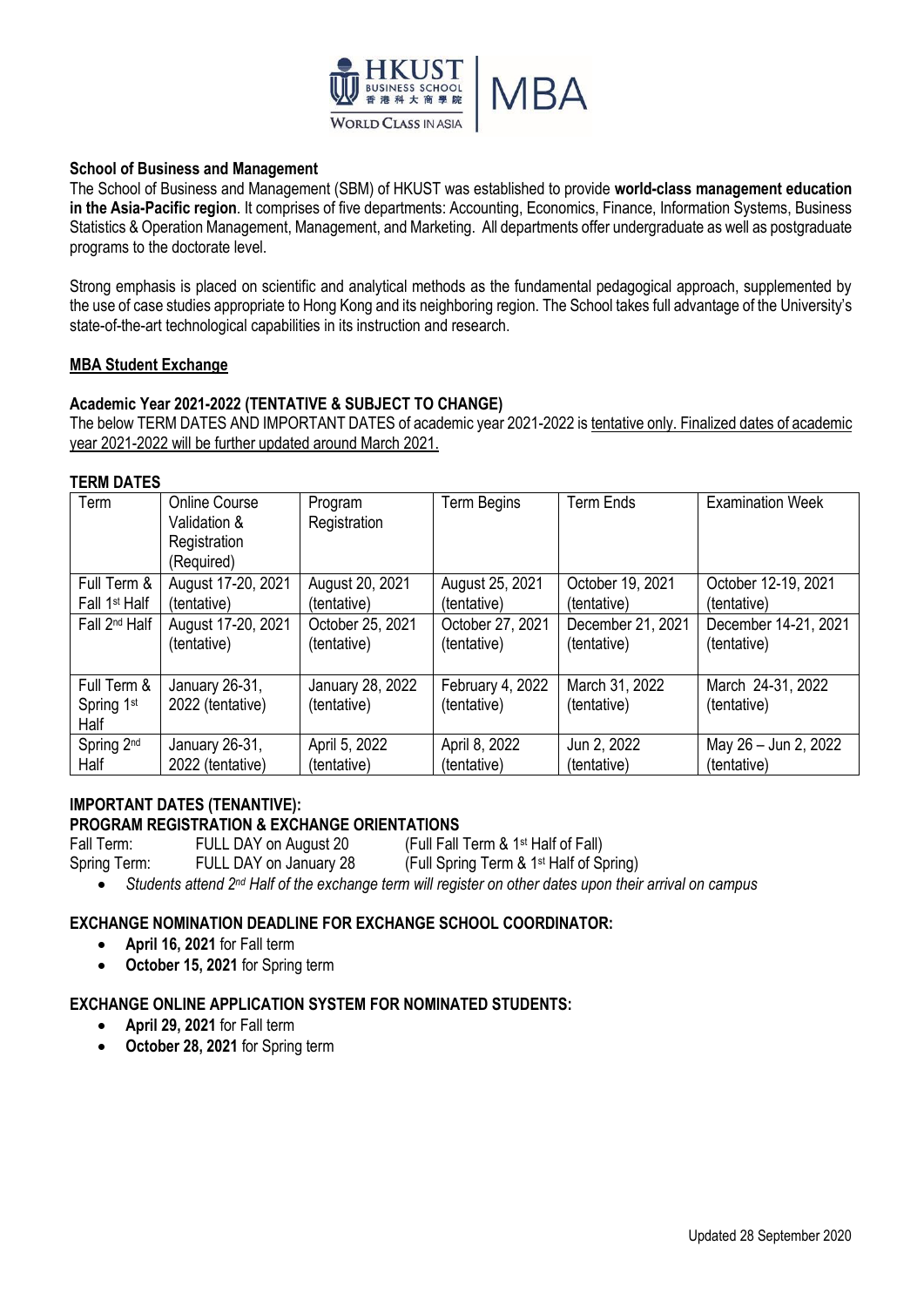

## **FOR FACE-TO-FACE EXCHANGE MODE**

#### **VISA APPLICATION MATERIAL (PRINT COPY) SUBMITTED BY THE NOMINATED STUDENTS TO HKUST MBA PROGRAM OFFICE on or before:**

- **May 3, 2021** for Fall term
- **November 1, 2021** for Spring term

#### **MANDATORY HKUST INSURANCE POLICY SUBMIT TO THE HKUST EXCHANGE ONLINE APPLICATION SYSTEM**

- **June 1, 2021** for Fall term
- **December 1, 2021** for Spring Term

**TUITION FEES FOR EXCHANGE-IN STUDENTS**: No further tuition fee to be paid at HKUST.



#### **OFF-CAMPUS HOUSING:**

 Face-to-face mode exchange students could opt for off-campus housing **near Clearwater Bay campus such as Hang Hau** which is just 15 minutes from campus on public transportation or Sai Kung. The proximity allows you to actively engage in social life and interaction with classmates. Usually exchange students are able to find suitable flats within a week after arrival.

*Types of apartment in Hang Hau Estimated rents range per month \**

- i 2-bedroom apartment (400-700 sq. ft.) HK\$15,000-25,000
- ii 3-bedroom apartment (700-900 sq. ft.) HK\$19,000-22,000

\* Rates, government rent and management fees inclusive

- Serviced apartments in **downtown areas**
	- o Some students enjoy living in the downtown area where they could reach out easily for dining, shopping and also our downtown learning centre in Central where our weekday evening electives are held. The price range is from HK\$20,000-35,000 per month for a studio flat/suite. Below are some suggestions for serviced apartments.
	- $\circ$  It is strongly recommended that you pay a visit or inspect the premises personally before signing a lease or entering into a binding agreement. Some important information regarding off-campus housing could be found at <https://offcamphouse.ust.hk/Housing-Guide/overview>
- MBA office will be able to connect you with other exchange students who wish to look for roommates after you have accepted the HKUST MBA Exchange Offer.

**ON-CAMPUS HOUSING**: On-campus Postgraduate Housing is **not available** for exchange students due to the limited supply & high demand from Full-Time MBA students. For which Undergraduates and Research Postgraduates housing are also **not available** to all MBA students.

Please pay special attention that most of the weekday evening elective courses are held at **HKUST Business School Central at Downtown** in Central. It takes 1 hour to commute from the HKUST campus at Clearwater Bay to Central district by public transportation. **Off-campus housing is highly recommended** and most exchange students from previous years had chosen to stay on the **Hong Kong Island** and downtown area along the [MTR stations](http://www.mtr.com.hk/en/customer/services/system_map.html) on the Island Line.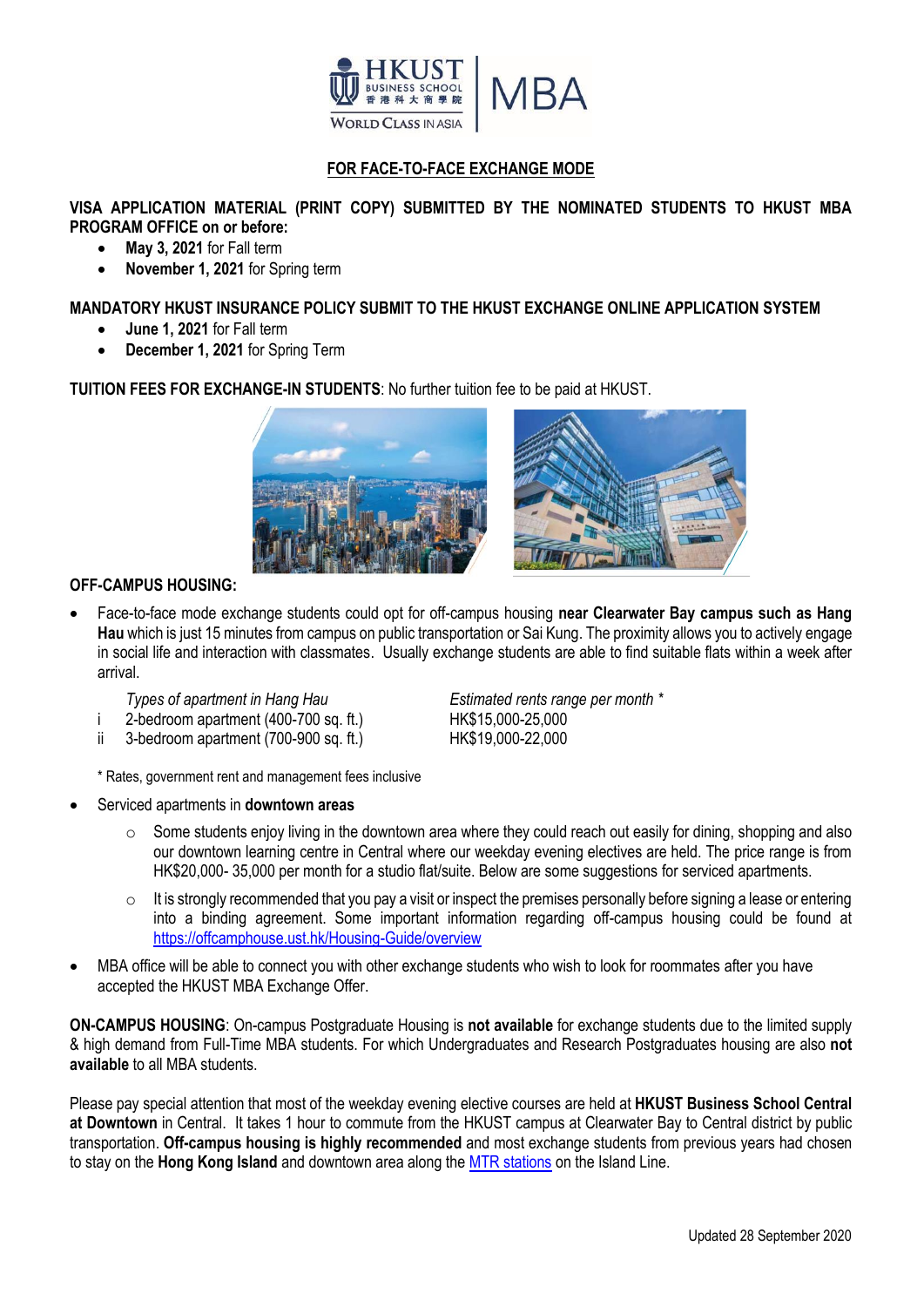

### **FOR FACE-TO-FACE EXCHANGE MODE**

#### **APPROXIMATE LIVING EXPENSES**

|                                     | 89,950 (~US\$11,420) |  |
|-------------------------------------|----------------------|--|
| <b>HKUST Compulsory Insurance</b>   | 1,000 estimated      |  |
| Transportation & personal expenses: | 15.750               |  |
| Books and class reading materials:  | 6,300                |  |
| Food:                               | 21,000               |  |
| Off-campus room and board:          | 45,000               |  |
|                                     | HK\$ (per term)      |  |

#### **COMPULSORY HKUST TRAVEL INSURANCE PLAN**

For face-to-face exchange mode students, the university policy of HKUST stipulates that all postgraduate studies, exchange-in / visiting / visiting internship students are required, on a compulsory basis, to **subscribe directly** to Zurich Insurance Company Ltd, the HKUST Compulsory Travel Insurance Plan at least one month before the commencement date of the exchange / visiting period. A copy of the admission offer letter (will be generated via the online admission system) should be attached with the insurance application form. The student will be **forbidden** to enroll in the HKUST MBA program without subscribing to the HKUST Compulsory Travel Insurance Plan. Your insurance coverage must **include the full study period**.

#### **Insurance Plan**

The Coverage of the HKUST Compulsory Travel Insurance Plan is available at **[here.](https://sfao.ust.hk/public/Revised_Coverage_Travel_In_Insur.pdf)**

Insurance application form **(click [here](https://sfao.ust.hk/public/Enrolment_form_Exchange_in_Re.pdf) to download)**

#### **For Claims and Enquiries**

For the Insurance claim, it must be submitted with supporting documents by email to [claims@hk.zurich.com](mailto:claims@hk.zurich.com) or by post. The claims must be made within 30 days. To download the claim forms please click **[here](https://sfao.ust.hk/public/Claim_Form_Travel_In_Insurance_2.pdf)**

Postal address: Zurich Insurance Company Ltd Claims Department, 26/F, One Island East, 18 Westlands Road, Island East, Hong Kong

**For general enquiries or in the event of a claim, please contact Zurich Insurance Company Ltd at: Office Tel.: (852) 2903 9388 E-mail: [claims@hk.zurich.com](mailto:claims@hk.zurich.com) Fax: 2968 1660**

#### **STUDENT VISA APPLICATION**

For all incoming face-to-face exchange mode students (non-Hong Kong citizens), you are required for a **student visa** to study at HKUST. Exchange students are registered with full-time student status in HKUST. You shall submit your **student visa application through HKUST MBA Program Office** for the Immigration Department of Hong Kong (IMMD). **Visa application form and a full set of the application must reach the HKUST MBA Program office** on or before **1 May for Fall Term exchange; and 1 November for Spring Term exchange.** Without an approved student visa, students **cannot enroll** in the elective courses, or access to email systems in HKUST. When your student visa label is approved, HKUST will **courier the visa label** to your correspondent address on the visa application system.

Please expect that student visas may take up to 3 months to be approved by the Director of Immigration Department of the Hong Kong Special Administrative Region (HKSAR). For Mainland Chinese students holding PRC passport, you will need an additional 2-4 weeks to apply for an EEP from your hometown after you have received your approved visa label.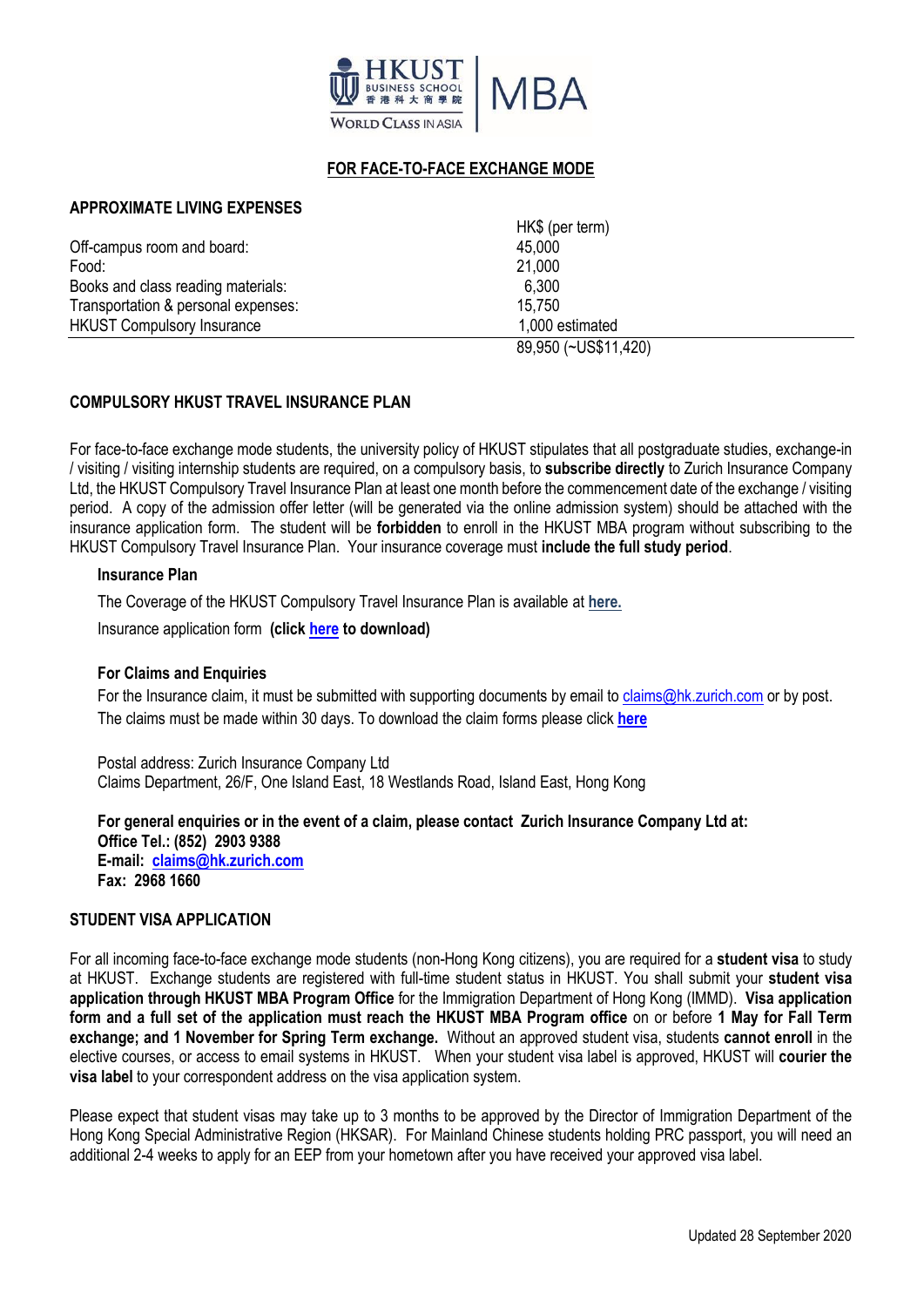

## **FOR ONLINE / FACE-TO-FACE EXCHANGE MODE**

#### **LEARNING EXPECTATIONS:**

| <b>CLASS FORMAT</b>                 | Lectures, computer simulations, case discussions, individual and group<br>projects, supplemented by enrichment courses and business speaker                                                                                                                                                                                                                                                                                                                                                                             |
|-------------------------------------|-------------------------------------------------------------------------------------------------------------------------------------------------------------------------------------------------------------------------------------------------------------------------------------------------------------------------------------------------------------------------------------------------------------------------------------------------------------------------------------------------------------------------|
|                                     | programs. Class format in face-to-face or online mode as deem appropriate.                                                                                                                                                                                                                                                                                                                                                                                                                                              |
| <b>ATTENDANCE</b>                   | Class attendance is mandatory; missing 2 out of 8 sessions will result in a<br>grade deduction, missing more than 25% of a course will render a "Fail" grade<br>or withdrawal. Some courses may require a 100% class attendance. Please<br>select your courses carefully and enrol only if you can commit.                                                                                                                                                                                                              |
| <b>CLASS LOCATION</b>               | Online Mode: Real time interactive online class<br>Face-to-Face Mode: Weekdays Evening MBA Elective Classes are scheduled<br>between 7pm-10:30 pm; and are usually held at Downtown Venues in Central<br>District, Hong Kong Island<br>Weekdays and weekends (Saturdays and/or Sundays) MBA elective classes<br>are mostly scheduled between 9:30am-5:30pm and 9:00am-5:30pm<br>respectively; and they are usually held at Lee Shau Kee Building or main<br>campus building at HKUST Campus in Clear Water Bay, Kowloon |
| <b>PARTICIPATION</b>                | Active class participation is required in all courses                                                                                                                                                                                                                                                                                                                                                                                                                                                                   |
| <b>DRESS CODE</b>                   | Smart Causal (or as specified in the course)                                                                                                                                                                                                                                                                                                                                                                                                                                                                            |
| <b>TOTAL NUMBER OF MBA STUDENTS</b> | Approximate 140 (Full time) and 300 (MBA for Professionals)                                                                                                                                                                                                                                                                                                                                                                                                                                                             |
| <b>CLASS SIZE</b>                   | Approximate<br>60-70 (Full time)<br>80-90 (MBA for Professionals Weekly Part-time)<br>45-60 (MBA for Professionals Bi-weekly Part-time)                                                                                                                                                                                                                                                                                                                                                                                 |
| <b>AVERAGE COURSE LOAD</b>          | 6~8 HKUST MBA Credits^ per full term.<br>3~4 HKUST MBA Credits^ per half term.<br>Or subject to the minimum enrollment requirement of your home university<br>^ONE HKUST MBA credit = 14 class contact hours; therefore a course with 2<br>Credits is equal to 28 class contact hours                                                                                                                                                                                                                                   |
| <b>MAXIMUM COURSE LOAD</b>          | 10 Credits per full term for MBA electives courses are granted to MBA<br>exchange students in the HKUST Business School by batches. Non-MBA<br>electives such as core courses and language courses are NOT available to<br>exchange students, no exception will be given.                                                                                                                                                                                                                                               |
| <b>OVERLOADING</b>                  | Students who seek to overload with more than 10 credits will be subject to<br>approval. Your request must be made through your home school<br>coordinator with the HKUST MBA Exchange Team. Approval is not<br>guaranteed.                                                                                                                                                                                                                                                                                              |
| <b>COURSE ENROLLMENT</b>            | All MBA Exchange students will enroll MBA elective courses online via the<br>Student Information Systems (SIS) on a first-come-first-serve basis usually<br>the week before the first date of class in August for Fall and January for Spring<br>term respectively. Exact dates and time are to be determined.                                                                                                                                                                                                          |
| <b>EXAMINATIONS:</b>                | Final exams are usually scheduled in the last week of the course each half term.                                                                                                                                                                                                                                                                                                                                                                                                                                        |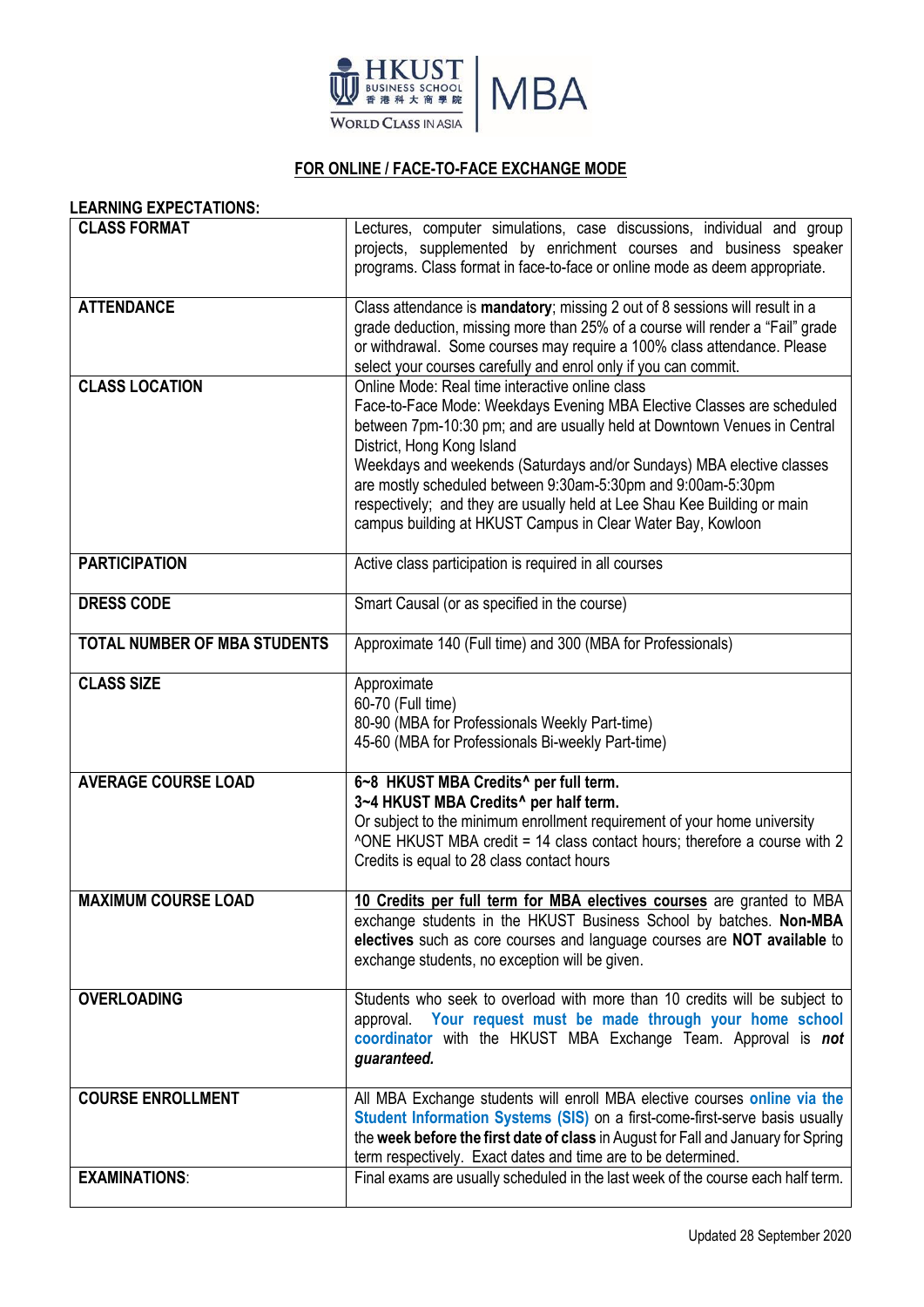

**L**english

#### **COURSE GRADING:**

| <b>Letter Grade</b> | <b>Definitions</b>           |                                                                                                                      |
|---------------------|------------------------------|----------------------------------------------------------------------------------------------------------------------|
| A+, A, A-           | <b>Excellent Performance</b> |                                                                                                                      |
| $B+, B,$            | Good Performance             | Remarks*                                                                                                             |
| $B-, C+, C$         | Marginal Performance         | For those courses graded with "Pass/Fail" grade, please<br>note that no Letter Grade will be shown on your HKUST     |
|                     | Failure                      |                                                                                                                      |
| Others*             |                              | transcript and you are strongly recommended to check<br>with your home school if it will affect your exchange credit |
|                     | Incomplete                   | transfer before course registration.                                                                                 |
| P                   | Pass, ungraded               |                                                                                                                      |
|                     | Failure                      |                                                                                                                      |

### **GENERAL INFO**

#### **Clear Water Bay Campus Facilities:**

There are 10 lecture theaters, audio-visual language laboratories, a variety of central computing facilities including computers, workstations, and microcomputers at various locations and a number of network services. Other commonly shared student facilities include a multi-purpose sports hall, pools, tennis courts, library meeting rooms, culture hall & exhibition areas, common rooms, restaurants, bookstore, banking services and convenience store, etc.

#### **Access to general campus facilities:**

You have access to the university's library & study rooms, seminars & talks, computer barns, and facilities including email and internet on campus. Students can also enjoy the sports facilities on campus for free with student cards. Exchange MBA students will not have alumni status at The Hong Kong University of Science & Technology.

#### **Program Events, and General Career Services, Tools and Resources**

Exchange students are welcome to join company presentations and talks held online, on campus or at HKUST's Business School Central. Students can also participate in our university's annual recruitment fair (held in the spring of each academic year), which features local, regional, and international employers targeting HKUST Undergraduate and Postgraduate students.

Exchange students have access to the online job board, various online career tools (e.g. compressive guides on industries, companies, case interviews, and interviews, information on company MBA recruitment programs), and access to popular financial data platform Bloomberg Terminal.

One-on-one coaching is NOT available to exchange students.

### **Facilities for MBA students**

#### **MBA Student Resources**

MBA students have the priority to use MBA student lounge and share breakout rooms on 2/F LSK Building with MSc students Located on the Second Floor of LSK Business Building, the MBA Lounge opens around the clock with:

- Four (4) Bloomberg terminals and Two (2) computers.
- Areas for small group discussions.
- A Career Resources Room exclusive for MBA students to access:
	- Career guide books and business directories
		- A fax machine & a copying machine
		- Newspaper and journals to facilitate job search



Updated 28 September 2020